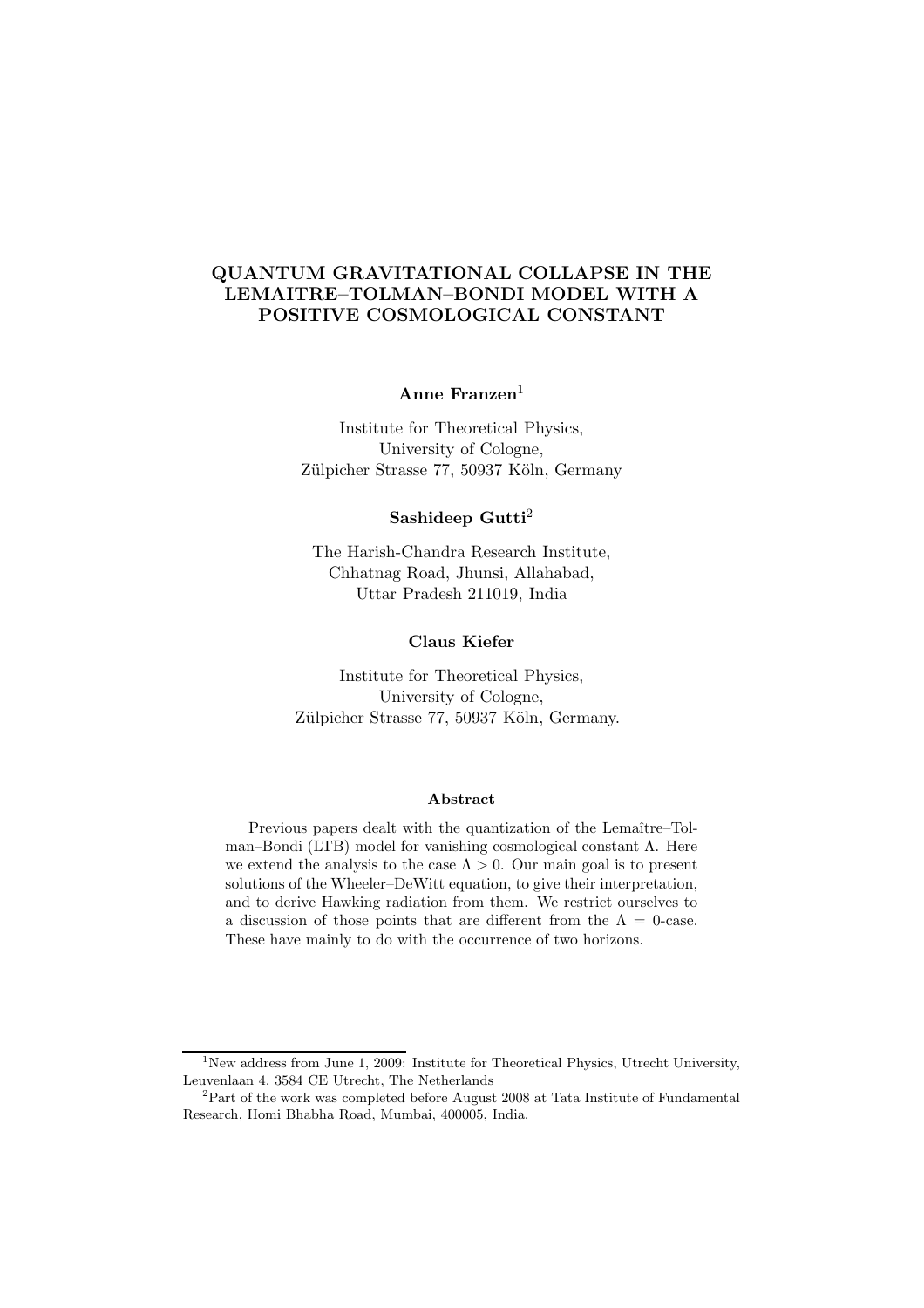## 1 Introduction

Part of the research on quantum gravity consists in the attempt to get a possible insight into the final theory from concrete models. The simplest models deal with spatially homogeneous cosmological metrics and are typically used in quantum cosmology. Less simple are models with spherical symmetry. They are used in cosmology, too, but mainly in the description of black holes.

Here we deal with a particular spherically-symmetric model, the Lemaître–Tolman–Bondi (LTB) model. It describes self-gravitating inhomogeneous dust and is well understood at the classical level where it is mostly used in cosmology [1]. The quantization of this model was attempted in both quantum geometrodynamics and loop quantum gravity. Here we restrict ourselves to quantum geometrodynamics, in which the central equations are the Wheeler–DeWitt equation and the momentum (diffeomorphism) constraints [2, 3].

Following the application of canonical geometrodynamics to the Schwarzschild black hole [4] and to Reissner–Nordström–anti-de Sitter black holes [5], the canonical formalism for the LTB model was developed in [6] and then applied to quantization in a series of papers, see [7, 8, 9] and the references therein. While it was not possible to construct the quantum theory for the LTB model in a rigorous way, partial progress was achieved. Among the results was the recovery of Hawking radiation plus greybody corrections from exact solutions to the Wheeler–DeWitt equation and the momentum constraints [8, 9]. They were found for the case of vanishing cosmological constant  $\Lambda$  where only one horizon (the black-hole horizon) is present. Here we extend the analysis to the case  $\Lambda > 0$ , where two horizons (the blackhole and the cosmological horizon) exist. We again manage to find exact quantum states from which the two different Hawking temperatures from the two horizons can be recovered.

Although we are mainly interested in understanding quantum gravity, we want to emphasize that the case  $\Lambda > 0$  fits very well current cosmological observations [10]. The analysis for  $\Lambda < 0$ , where only one horizon is present, was performed in [11].

In our present paper we shall focus on the main differences to the case of vanishing Λ. For more details on the general formalism we refer to the earlier papers cited above. The LTB model was also addressed from the perspective of loop quantum gravity [12].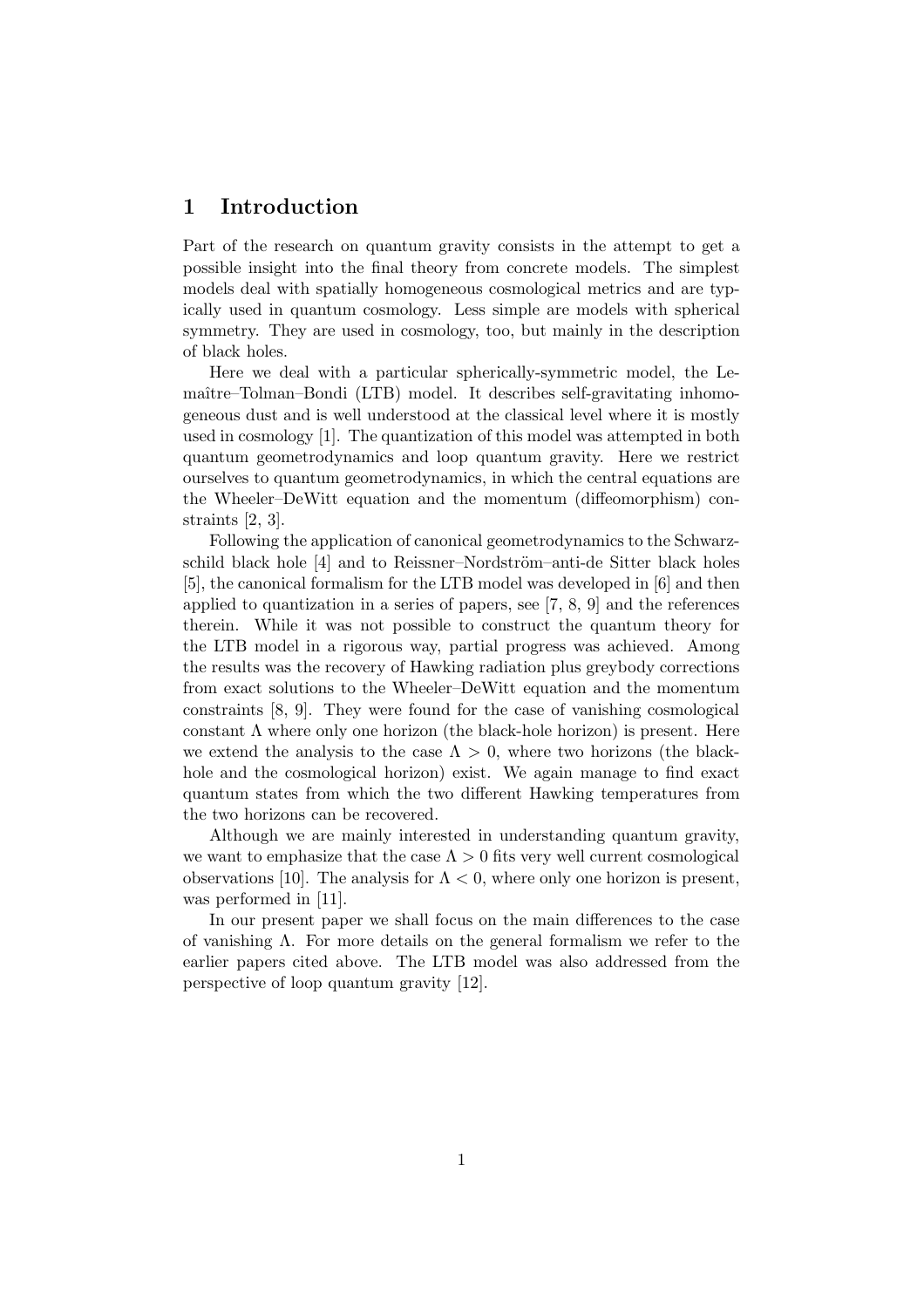# 2 The classical LTB model with positive cosmological constant

Since we deal with dust, the energy–momentum tensor is given by  $T_{\mu\nu}$  =  $\epsilon(\tau,\rho)u_{\mu}u_{\nu}$ , where  $u^{\mu}=u^{\mu}(\tau,\rho)$  is the four-velocity vector of a dust particle with proper time  $\tau$ ; the parameter  $\rho$  labels the various shells which together form the dust cloud. The line element for the LTB spacetime in comoving synchronous coordinates is given by

$$
ds^{2} = -d\tau^{2} + \frac{(\partial_{\rho}R)^{2}}{1 + 2E(\rho)}d\rho^{2} + R^{2}(\rho, \tau)(d\theta^{2} + \sin^{2}\theta d\phi^{2}).
$$
 (1)

Inserting this expression into the Einstein field equations leads to

$$
8\pi G\epsilon(\tau,\rho) = \frac{\partial_{\rho}F}{R^2 \partial_{\rho}R}
$$
 (2)

and

$$
(\partial_{\tau}R)^{2} = \frac{F}{R} + \frac{\Lambda R^{2}}{3} + 2E \equiv 1 - \mathcal{F} + 2E , \qquad (3)
$$

where  $F(\rho) \equiv 2GM(\rho)$  is a non-negative function with the dimension of a length, and

$$
\mathcal{F} \equiv 1 - \frac{F}{R} - \frac{\Lambda R^2}{3} \,. \tag{4}
$$

The case of collapse is described by  $\partial_{\tau}R(\tau,\rho) < 0$ . We set  $c = 1$  throughout.

There still exists the freedom to rescale the shell index  $\rho$ . This freedom can be removed by demanding

$$
R(0,\rho) = \rho\,,\tag{5}
$$

so that for  $\tau = 0$  the label coordinate  $\rho$  is equal to the curvature radius R. Now we can express the functions  $F(\rho)$  and  $E(\rho)$  in terms of the energy density  $\epsilon$  at  $\tau = 0$ . From (2) and (3) one gets

$$
F(\rho) = 8\pi G \int_0^{\rho} \epsilon(0,\tilde{\rho}) \tilde{\rho}^2 d\tilde{\rho} , \qquad (6)
$$

$$
E(\rho) = \frac{1}{2} [\partial_{\tau} R(\tau = 0, \rho)]^{2} - \frac{F(\rho)}{2\rho} - \frac{\Lambda \rho^{2}}{6}.
$$
 (7)

The interpretation of these quantities is that  $F(\rho)/2G \equiv M(\rho)$  is the active gravitating mass within a  $\rho = constant$  shell, while  $E(\rho)$  is the total energy per unit mass within the same shell. The marginally bound models are defined by  $E(\rho) \equiv 0$ . Here we consider the general case, which includes the non-marginal case defined by  $E(\rho) \neq 0$ .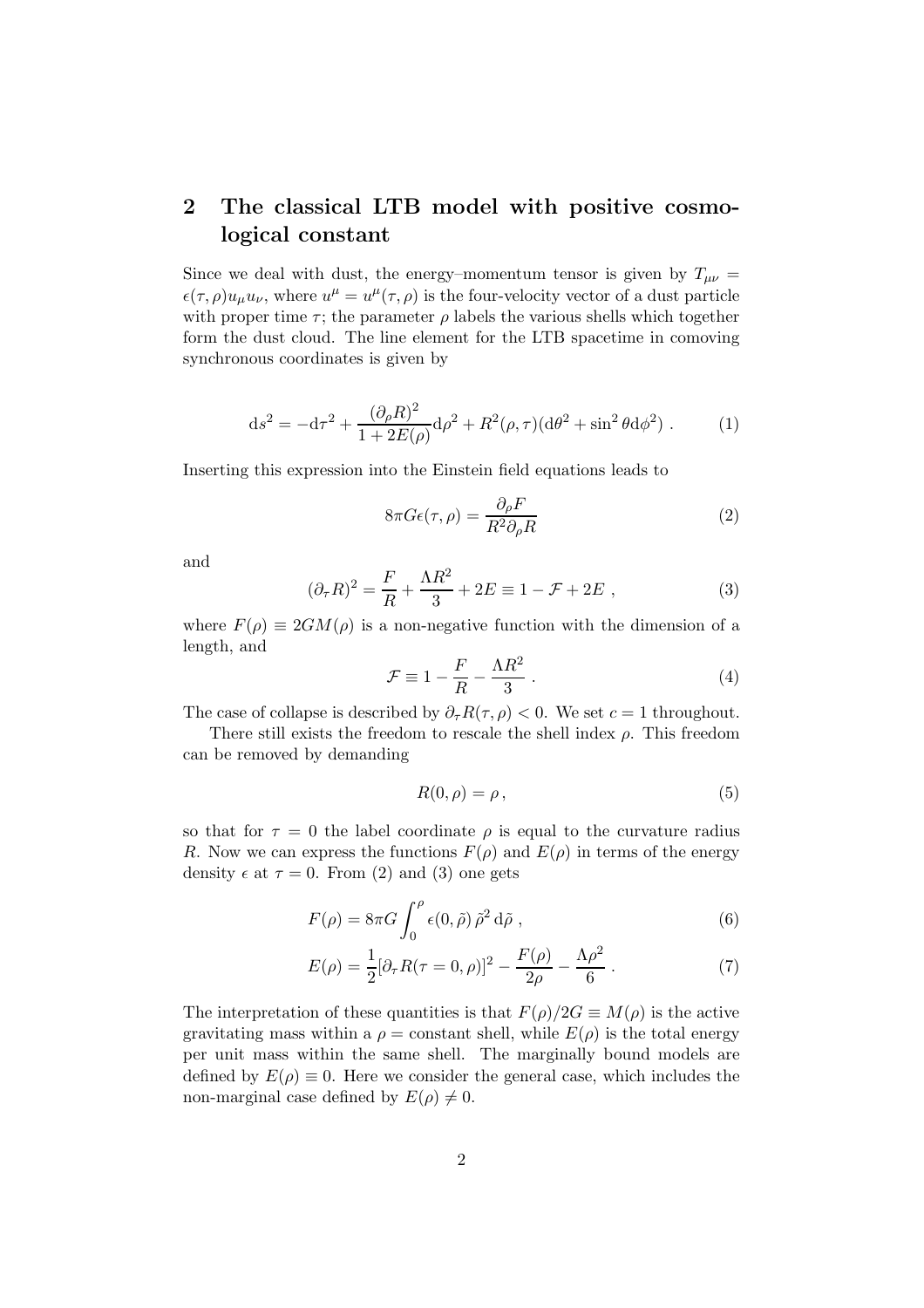In order to derive Hawking radiation, we shall consider the following situation. We assume the presence of a black hole with mass  $M_0$  surrounded by a gravitating dust cloud. We assume, moreover, that the total energy of the cloud is small compared to the mass of the black hole. After quantization, we shall find exact quantum states for the dust cloud from which the Hawking temperatures will be found. The dust cloud will play the role of the quantum fields usually employed in the derivation of Hawking radiation.

If the dust cloud is of finite extension, the metric outside of it is of the Schwarzschild–de Sitter (SdS) or Kottler form,<sup>3</sup>

$$
ds^{2} = -\left(1 - \frac{2GM}{R} - \frac{\Lambda R^{2}}{3}\right)dT^{2} + \left(1 - \frac{2GM}{R} - \frac{\Lambda R^{2}}{3}\right)^{-1}dR^{2} + R^{2}d\Omega^{2},
$$
\n(8)

where  $M$  is the mass of the black hole plus the mass contribution of the cloud. For small R, SdS space approximates Schwarzschild space, while for large R and positive  $\Lambda$  it approximates de Sitter space. The black-hole horizon  $R_h$  and the cosmological horizon  $R_c$  are two of the three zeros of  $g_{TT}$  in (8), see, for example, [14] and [15]. They are explicitly given by

$$
R_{\rm h} = 3GM\ell\xi \left(1 - \sqrt{1 - \frac{1}{\ell\xi^3}}\right) = \frac{\xi}{\sqrt{\Lambda}} \left(1 - \sqrt{1 - \frac{1}{\ell\xi^3}}\right) ,
$$
  
\n
$$
R_{\rm c} = 3GM\ell\xi \left(1 + \sqrt{1 - \frac{1}{\ell\xi^3}}\right) = \frac{\xi}{\sqrt{\Lambda}} \left(1 + \sqrt{1 - \frac{1}{\ell\xi^3}}\right) ,
$$
 (9)

where  $\ell^{-1} = 3GM\sqrt{\Lambda}$  and  $\xi = \cos(\frac{1}{3}\cos^{-1}[\ell^{-1}])$ . The third zero value,  $R_{\rm n}$ , is negative,  $R_n = -R_h - R_c = -6GM\ell\xi$  and possesses no obvious meaning.<sup>4</sup> The LTB solution (1) must then be matched at the dust boundary to the SdS solution.

In the canonical formalism, the general ansatz for a spherically-symmetric line element reads

$$
ds^{2} = -N^{2}dt^{2} + L^{2}(dr - N^{r}dt)^{2} + R^{2}d\Omega^{2} , \qquad (10)
$$

where  $N$  is the lapse function,  $N^r$  is the only component of the shift vector that survives the symmetry reduction, and  $d\Omega^2 = d\theta^2 + \sin^2 \theta d\phi^2$  is the line element on the unit two-sphere.

<sup>&</sup>lt;sup>3</sup>See, for example, [13] for a detailed discussion of this metric.

<sup>&</sup>lt;sup>4</sup>It must be assumed here that the black-hole horizon is smaller than the cosmological horizon,  $R_h < R_c$ , which means that  $\ell^{-1} < 1$ . This is well satisfied in our Universe: Inserting for  $M$  the mass of the supermassive black hole in the quasar OJ287, which is presently the biggest known supermassive black hole, with  $M \approx 1.8 \times 10^{10} M_{\odot}$  [16], and for  $\Lambda$  the value following from  $\Omega_{\Lambda} \approx 0.726$  [10], we get  $\ell^{-1} \approx 9 \times 10^{-11}$ . The value  $\ell = 1$ would correspond to the Nariai metric for which both areas are the same but are separated by a finite proper distance. (See [17] for a discussion of the Nariai metric and a reprint of Nariai's original papers.)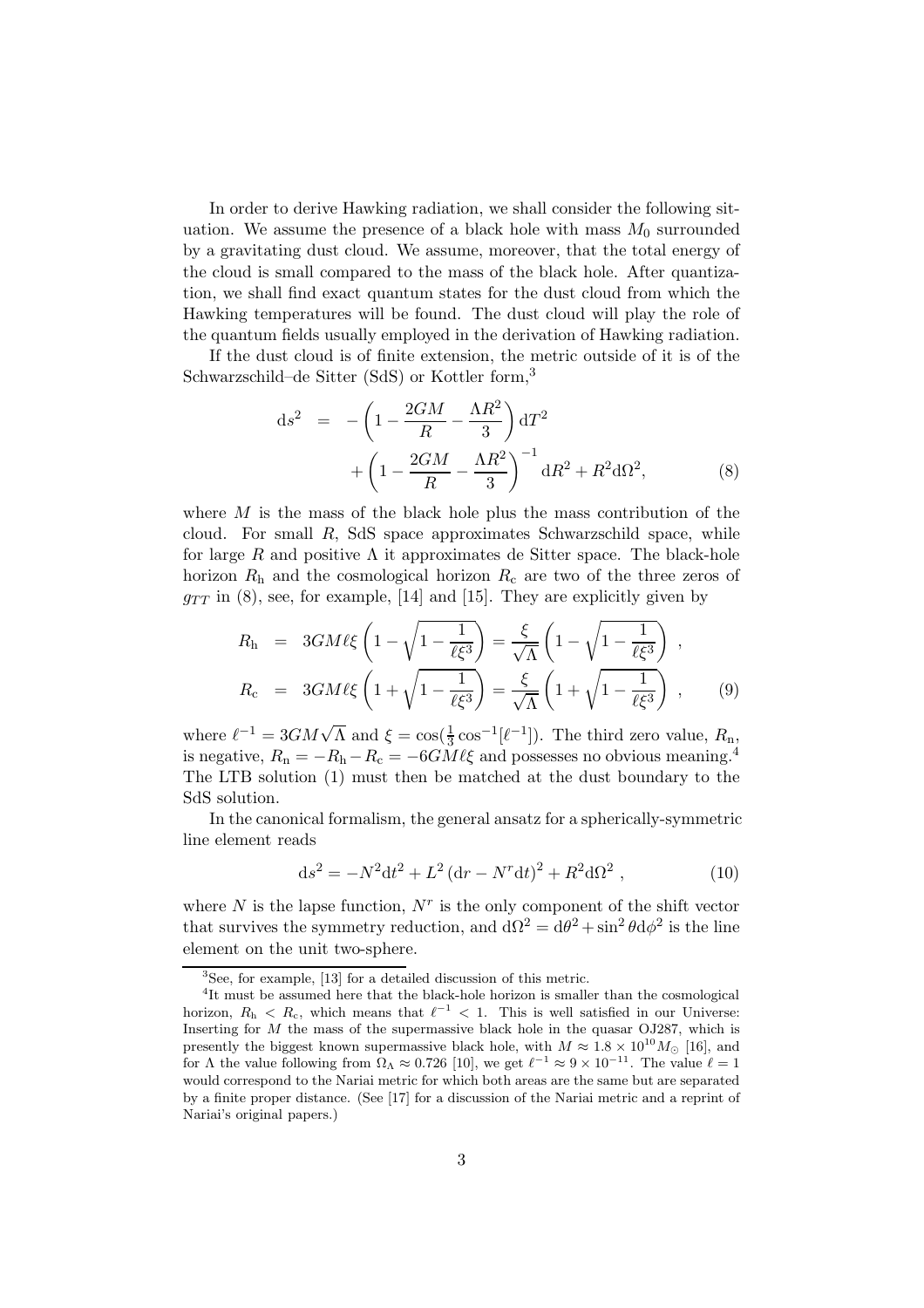Inserting the ansatz (10) into the ADM form of the Einstein–Hilbert action, we obtain the gravitational part of the action,

$$
S^{\mathsf{g}} = \int \mathrm{d}t \int_0^\infty \mathrm{d}r \left( P_L \dot{L} + P_R \dot{R} - N \mathcal{H}^{\mathsf{g}} - N^r \mathcal{H}^{\mathsf{g}}_r \right) + S_{\partial \Sigma} , \qquad (11)
$$

where the Hamiltonian and the diffeomorphism (momentum) constraint are given by

$$
\mathcal{H}^{g} = -G\left(\frac{P_{L}P_{R}}{R} - \frac{LP_{L}^{2}}{2R^{2}}\right) + \frac{1}{G}\left[-\frac{L}{2} - \frac{R'^{2}}{2L} + \left(\frac{RR'}{L}\right)' + \frac{\Lambda R^{2}L}{2}\right] , \quad (12)
$$
  

$$
\mathcal{H}_{r}^{g} = R'P_{R} - LP'_{L} ,
$$
 (13)

respectively (a prime denotes a derivative with respect to  $r$ ). The boundary action  $S_{\partial \Sigma}$  will be discussed below.

The total action is the sum of  $(11)$  and an action  $S<sup>d</sup>$  describing the dust. The canonical formalism for the latter was developed in [18]. The dust action reads

$$
S^{\mathbf{d}} = \int \mathrm{d}t \int_0^\infty \mathrm{d}r \left( P_\tau \dot{\tau} - N \mathcal{H}^{\mathbf{d}} - N^r \mathcal{H}_r^{\mathbf{d}} \right) , \qquad (14)
$$

where the contributions to the Hamiltonian and momentum constraints are

$$
\mathcal{H}^{\mathbf{d}} = P_{\tau} \sqrt{1 + \frac{\tau'^2}{L^2}} \quad \text{and} \quad \mathcal{H}_r^{\mathbf{d}} = \tau' P_{\tau} \,. \tag{15}
$$

It is due to this relatively simple form of the dust action that exact quantum states can be found below. The full constraints are then the sum of the gravitational and the matter (dust) constraints.

The general ansatz of the metric (10) should, of course, correspond to the LTB metric (1). This leads to a couple of relations that are analogous to those derived in [7], except that  $\mathcal F$  is now given by (4). One can express, in particular, the variables  $E, F$ , and  $\tau$ , which completely characterize the collapse of the dust cloud, in terms of the canonical variables.

What about the boundary action  $S_{\partial \Sigma}$  in (11)? In principle, we have to consider two boundaries. The first boundary is at the centre of symmetry for the dust cloud, the second either at spatial infinity or at another chosen end of the spatial hypersurfaces. As for the inner boundary, the effect of a positive cosmological constant compared to a vanishing or negative  $\Lambda$  is there negligible, because its effects are felt only at cosmological distances. We can thus employ the boundary action used previously, cf. [9]. It was found that the following term must be added to compensate a corresponding term that arises from variation of the action and partial integration:

$$
S_{\partial \Sigma} = \int_{\partial \Sigma} \mathrm{d}t \; N_0(t) M_0(t) \; , \tag{16}
$$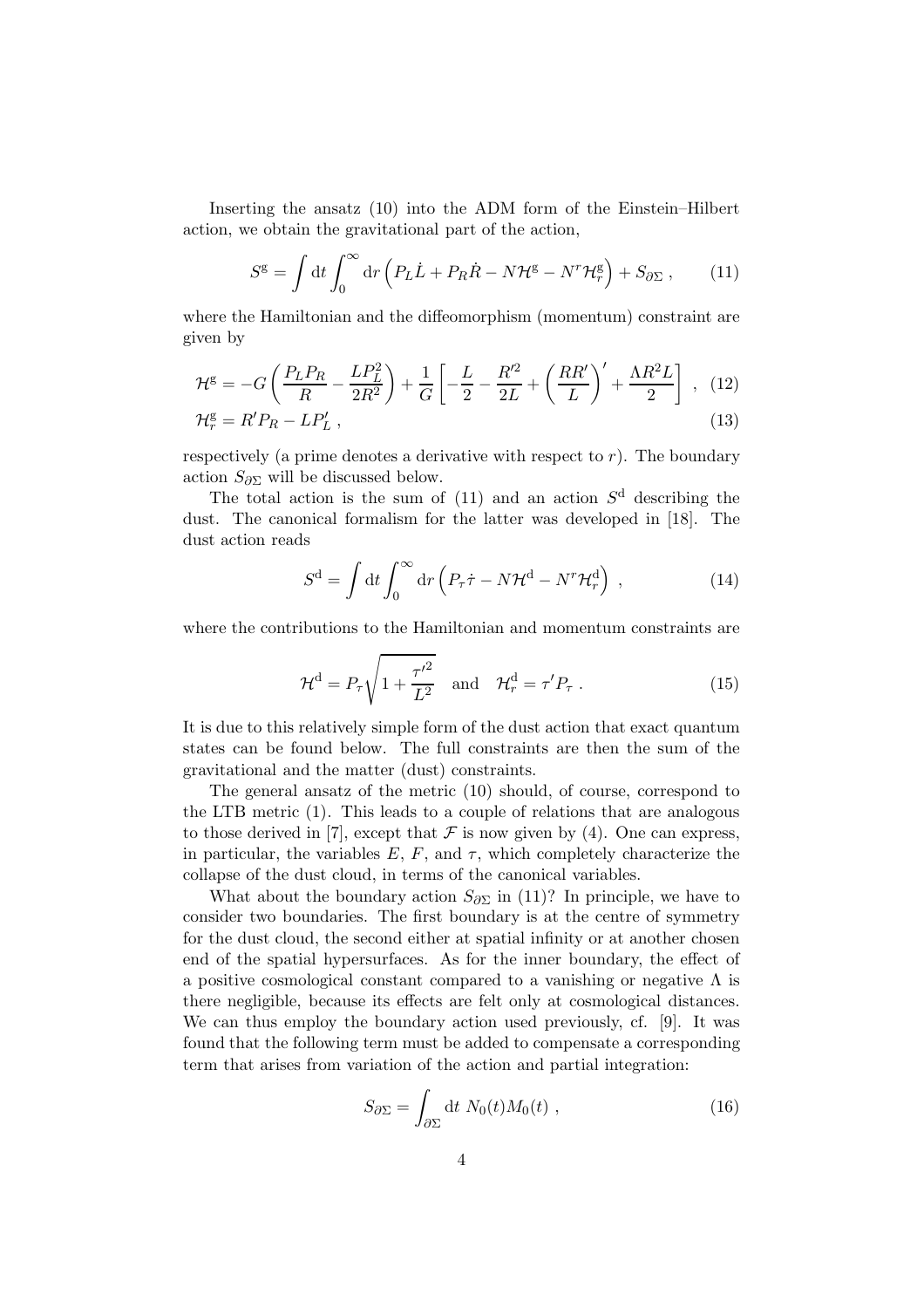where  $N_0$  is the lapse function at  $r = 0$ , and  $M_0 = F(0)/2G$  is the mass of the black hole at the centre. If this compensation were not made, one would conclude that a variation of  $N_0$  leads to vanishing black-hole mass, which would certainly not be desirable. Such arguments were already used in the geometrodynamics of the pure Schwarzschild black hole [4].

The choice of the second boundary is less obvious. Since the spacetime here is asymptotically de Sitter, the spatial sections are no longer asymptotically flat. This leads basically to two options. One option is to choose a spacelike hypersurface that approaches the spacelike infinity in SdS spacetime. Here one must be careful and avoid  $r$  to become timelike. This is, for example, achieved if we employ coordinates such as the Painlevé–Gullstrand coordinates used in [19] which are, in fact, close to the coordinates that we use below to simplify the constraints. Another option is to use the cosmological horizon as the second boundary. This would correspond to the choice frequently made in black-hole papers where the bifurcation sphere of the horizon is employed as the inner boundary, see, for example, [5] and [20]. It will also be our choice here.

We thus consider the case where the cosmological horizon is the second boundary. The situation is then analogous to the cases considered in [5] and [20]. We choose  $r = 0$  to represent the centre of the cloud and let  $r \to \infty$ at the cosmological horizon. This is possible if we smoothly match  $r$  to the tortoise coordinate  $R_*$ , defined by  $dR_* = \mathcal{F}^{-1}dr$ , at the cosmological horizon. The time parameter  $t$  is chosen equal to the Killing time  $T$ . Let us now turn to the fall-off conditions. As for  $L$ , we choose

$$
L(t,r) = \frac{L_0(t)}{r^3} + O\left(\frac{1}{r^4}\right) \tag{17}
$$

 $L$  tends to zero near the cosmological horizon, where  $r$  goes to infinity. This is required, since it is equal to the tortoise coordinate there. It is proportional to  $1/r^3$ , which guarantees that the distance to the horizon will be finite. As for  $R$ , we choose

$$
R(t,r) = R_{\rm c} - \frac{R_1}{r^2} + \frac{R_2(t)}{r^3} + O\left(\frac{1}{r^4}\right) \tag{18}
$$

For the remaining variables we impose

$$
N(t,r) = \frac{N_0(t)}{r^2} + O\left(\frac{1}{r^3}\right) , \quad N^r = O\left(\frac{1}{r}\right) , \tag{19}
$$

and

$$
P_L = O\left(\frac{1}{r}\right) , \quad P_R = O\left(\frac{1}{r}\right) . \tag{20}
$$

These fall-offs are consistent with the equations of motion and the constraint. They also guarantee that the boundary term at the cosmological horizon vanishes.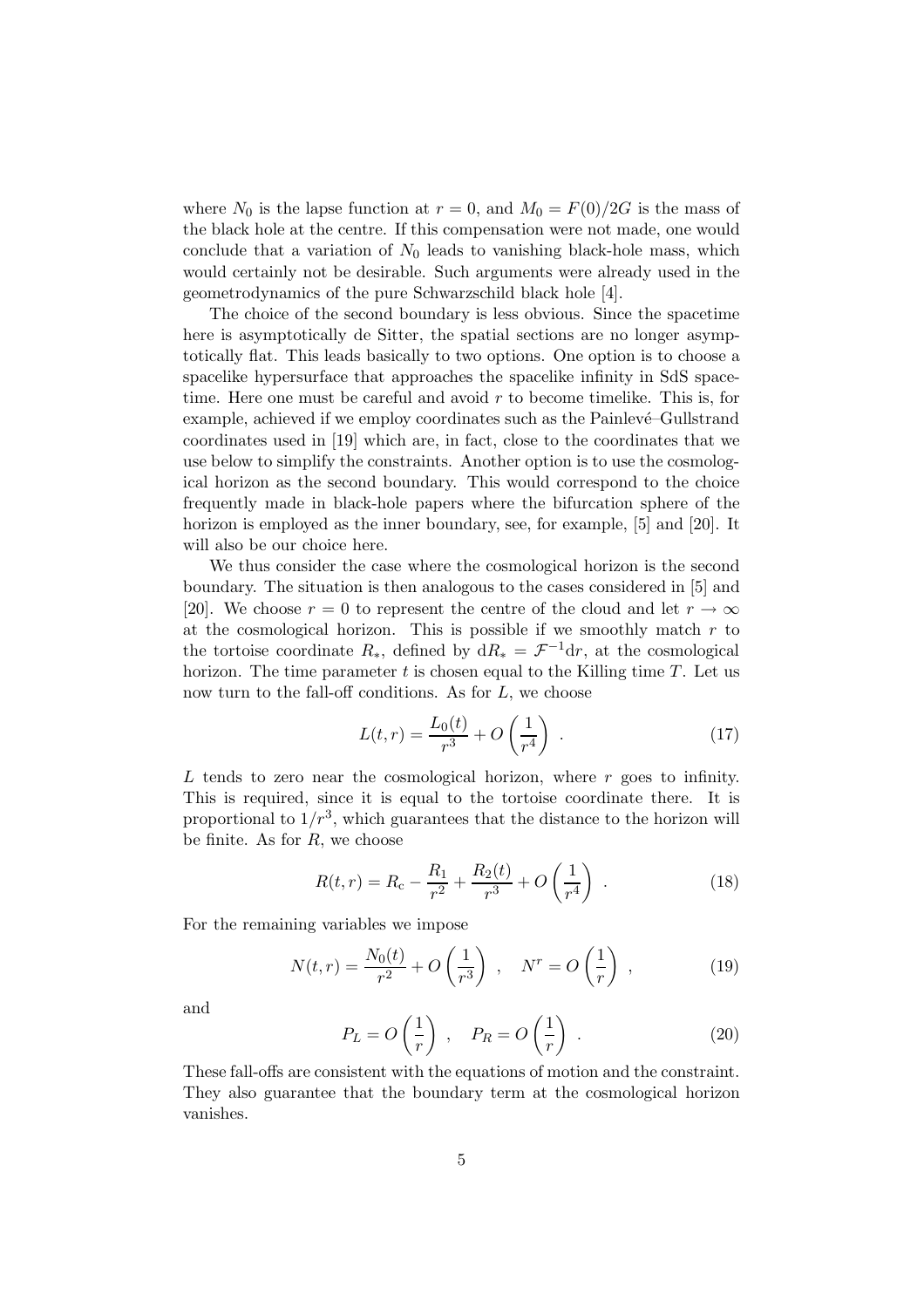One could now start with the quantization of  $(12)$ ,  $(13)$ , and  $(14)$ . However, this turns out to be too complicated. One thus performs first a classical simplification of the constraints in order to render them manageable. This is achieved by introducing new variables and appropriate canonical transformations [6, 7]. In this way, the variable  $\Gamma \equiv F'$  and its momentum  $P_{\Gamma}$ are introduced as new canonical variables; this choice is also convenient because one thereby absorbs a certain boundary term [7]. Using then the momentum constraints to eliminate  $P_{\Gamma}$  and squaring the ensuing Hamilton constraint, one arrives at the following final form of the constraints: The full Hamiltonian constraint reads

$$
\mathcal{H} = P_{\tau}^2 + \mathcal{F}P_R^2 - \frac{\Gamma^2}{4G^2 \mathcal{F}} \approx 0 , \qquad (21)
$$

while the full momentum constraint reads

$$
\mathcal{H}_r = R' P_R - \Gamma P'_\Gamma + \tau' P_\tau \approx 0 \ . \tag{22}
$$

This is the form of the constraints suitable for quantization. Strictly speaking, re-defining the constraints is part of the very definition of quantization. There are many cases where the classical constraints are transformed into a manageable form by canonical transformations, see, for example, [21].

We note that because of the involved squaring the new Hamiltonian constraint  $(21)$  has acquired the dimension  $(mass/length)^2$ . We emphasize that the only differences compared to the earlier papers dealing with non-positive  $Λ$  lie so far in the definition of  $F$  according to (4). We also emphasize that through these manipulations the kinetic term in the Hamiltonian constraint is no longer hyperbolic, in contrast to the original form (12). More precisely, it is hyperbolic inside the black-hole horizon and outside the cosmological horizon, and it is elliptic between the horizons.<sup>5</sup> A similar observation was made for the Reissner–Nordström black hole already in [22].<sup>6</sup> This gives further support for choosing a hypersurface that extends from one horizon to the other. We finally note that the gravitational constant G occurs in (21) in the same way as in the usual Hamiltonian constraint without matter; this may be of relevance for semiclassical approximation schemes in the quantum theory [2].

The SdS spacetime is static only in between the two horizons. It thus makes sense to talk about a Killing time,  $T$ , only in this region. In previous

<sup>5</sup>One might think that this change of sign is related to the fact that the metric in the interior of the horizon can become "cosmological", as it happens e.g. for the Schwarzschild black hole where the inside metric is of the Kantowski–Sachs form. This is, however, not the case. The equation  $\mathcal{F} = 0$  is a condition for an apparent horizon, and the sign change happens also for the non-static case where the interior is not "cosmological".

 $\overline{6}$ It is interesting to note that the Einstein equations for regular axisymmetric and stationary black holes surrounded by matter are also elliptic in the exterior and hyperbolic in the interior of the hole [23].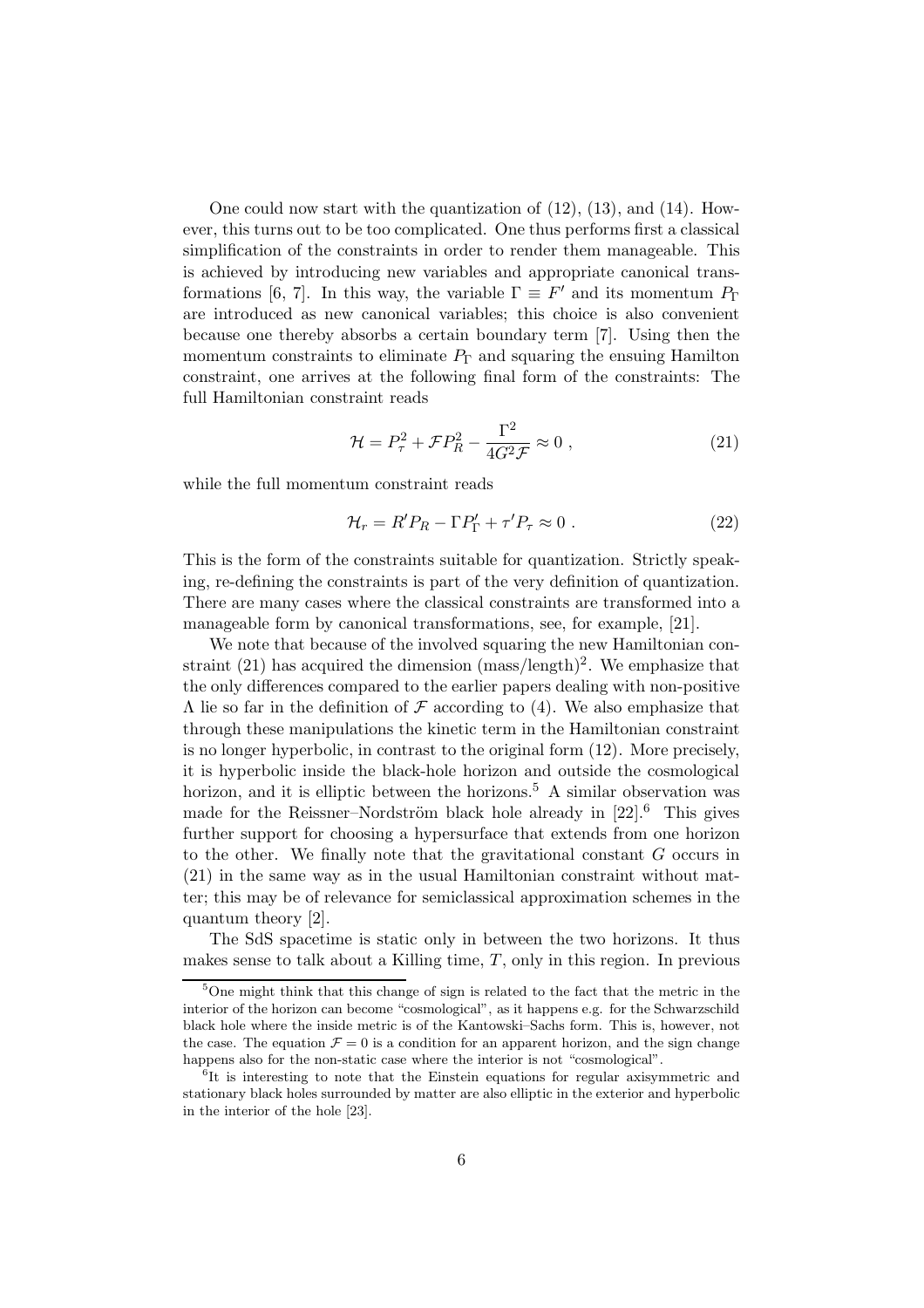papers it was shown that  $T = 2P_{\Gamma}$  and that

$$
T = a\tau \pm \int dR \frac{\sqrt{1 - Fa^2}}{\mathcal{F}}, \qquad (23)
$$

where  $a \equiv 1/\sqrt{1+2E}$ ; the plus sign in (23) holds for an expanding, the minus sign for a collapsing dust cloud. (This interpretation comes from the similarity of the coordinates  $(\tau, R)$  with the Painlevé–Gullstrand coordinates for a Schwarzschild black hole [24].) It is straightforward to show that the same relation also holds in our case, taking into account the new definition for  $\mathcal F$ . Strictly speaking, one can talk about a Killing time only in the absence of the dust cloud, where the spacetime is of SdS form. However, as in the previous papers, one can approximately continue to interpret  $T$  as a Killing time, because we consider the dust only as a small perturbation to the SdS spacetime.

## 3 Quantization

We now turn to quantization. Applying the formal Dirac procedure, we replace the momenta by functional derivatives with respect to the corresponding configuration variables. From the Hamiltonian constraint (21) we get the Wheeler–DeWitt equation,

$$
\left[ -G^2 \hbar^2 \left( \frac{\delta^2}{\delta \tau(r)^2} + \mathcal{F} \frac{\delta^2}{\delta R(r)^2} + A(R, F) \delta(0) \frac{\delta}{\delta R(r)} + B(R, F) \delta(0)^2 \right) - \frac{\Gamma^2}{4\mathcal{F}} \right] \Psi \left[ \tau(r), R(r), \Gamma(r) \right] = 0 \ .
$$
\n(24)

Here,  $A$  and  $B$  are smooth functions of  $R$  and  $F$ , which encapsulate the factor-ordering ambiguities. The factor-ordering problem is a fundamental problem that can only be dealt with after a suitable regularization procedure has been invoked. A general treatment is beyond the scope of our paper. To implement the factor-ordering ambiguities at a formal level, we have introduced formal factors of  $\delta(0)$  into the equation. The reason is that the equation can then be put onto a lattice and the continuum limit can be performed [7]. This corresponds to a particular regularization procedure that allows the presentation of the solutions below.

From (22) one gets the quantum momentum constraint

$$
\left[\tau'\frac{\delta}{\delta\tau(r)} + R'\frac{\delta}{\delta R(r)} - \Gamma\left(\frac{\delta}{\delta\Gamma(r)}\right)'\right]\Psi\left[\tau(r), R(r), \Gamma(r)\right] = 0. \tag{25}
$$

Both equations, (24) and (25), can be put on the lattice and a special class of exact solutions can be found [7]. In the continuum limit, this class of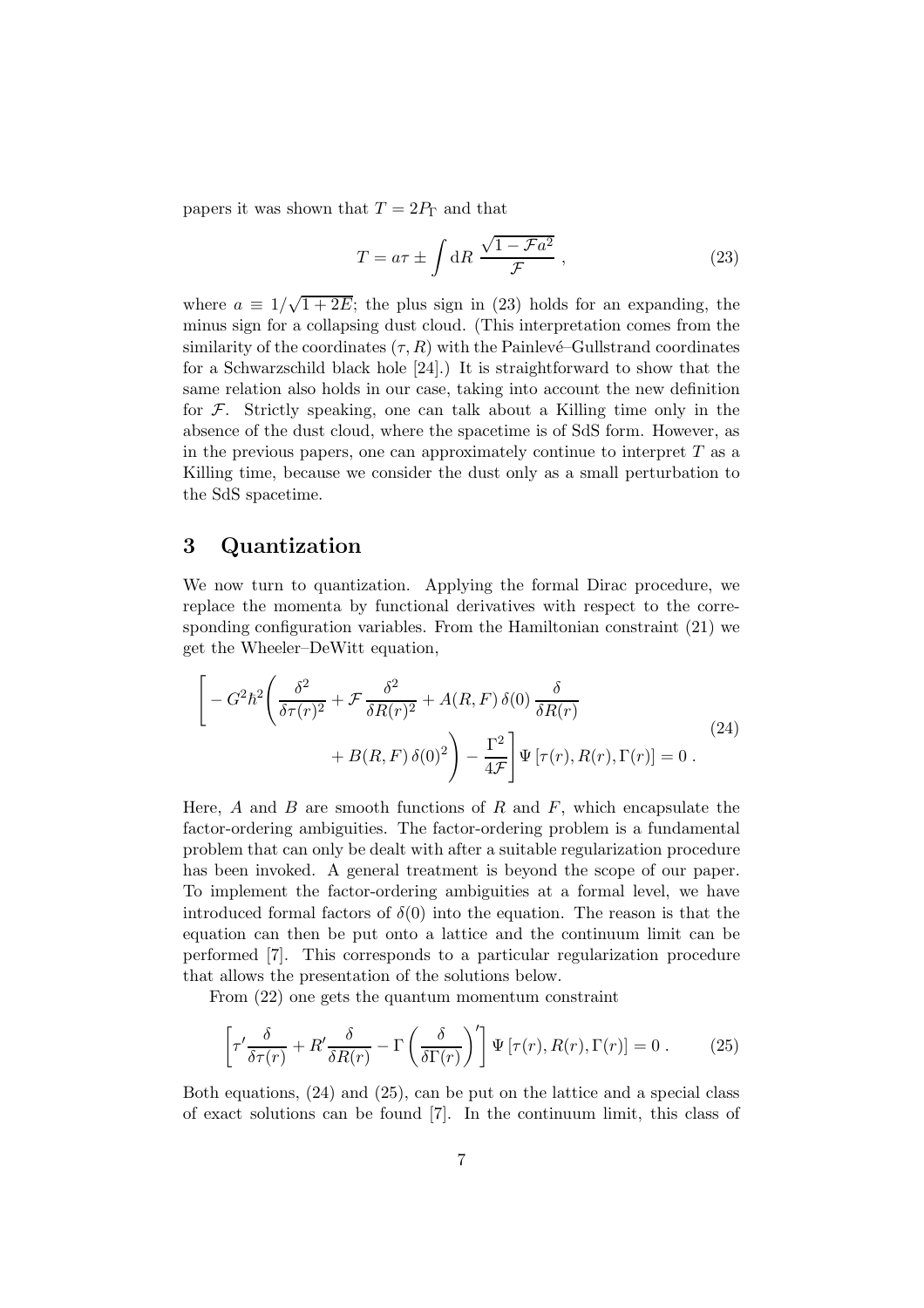solutions reads

$$
\Psi\left[\tau(r), R(r), \Gamma(r)\right] = \exp\left(\pm \frac{\mathrm{i}}{2G\hbar} \int \mathrm{d}r \, \Gamma\left[a\tau + \int^R \mathrm{d}R \, \frac{\sqrt{1-a^2\mathcal{F}}}{\mathcal{F}}\right]\right) \,. \tag{26}
$$

(In the earlier papers, a more general solution with an unspecified constant b was used [7]; for simplicity, we set here  $b = 0$ .) The momentum constraint (25) is solved by any state of the form  $\exp(i/(2G\hbar)\int dr\ \Gamma W)$ , where W is a smooth function of R and  $\tau$ . The Wheeler–DeWitt equation, however, is only solved for a particular factor ordering. Generalizing the treatment presented in [7] to  $\Lambda \neq 0$ , one must choose in (24)  $B = 0$  and

$$
A = \frac{1}{2} \left( \frac{F}{R^2} - \frac{2\Lambda R}{3} \right) \frac{2 - a^2 \mathcal{F}}{1 - a^2 \mathcal{F}} . \tag{27}
$$

This means that  $\Lambda$  does not only enter the definition of  $\mathcal{F}$ , but also the chosen factor ordering. Exact solutions for the quantum states can only be found for this special  $\Lambda$ -dependent choice of A. This is certainly a weak point of our approach, because there should be a fixed factor ordering at the fundamental level. Nevertheless, this choice for A gives us the opportunity to have exact solutions at our disposal. Moreover, at the semiclassical level of WKB states, the factor ordering is irrelevant, and the calculation of Hawking radiation below is an effect that occurs at the WKB level [25]. In fact, one can use a semiclassical expansion scheme instead of the exact solutions to derive Hawking radiation and quantum gravitational corrections [26].

## 4 Hawking radiation

Let us now turn to the calculation of Hawking radiation. The idea is to remain as close as possible to Hawking's original derivation in [27], but to transfer this idea to solutions of the Wheeler–DeWitt equation and the momentum constraints, which are full quantum gravitational states. Because the Wheeler–DeWitt equation (24) contains second derivatives with respect to the dust time  $\tau$  (which is a consequence of squaring the Hamiltonian at the classical level), we can define states of positive and negative frequency with respect to  $\tau$ . This is crucial for our discussion. The situation is thus analogous to the Klein–Gordon equation, where positive frequency is defined by a minus sign in the phase,  $\exp(-iEt/\hbar)$ , and correspondingly negative frequency by a positive sign.

For the state with positive frequency we thus get from  $(26)$ ,

$$
\Psi^+ [\tau(r), R(r), \Gamma(r)] =
$$
  
\n
$$
\exp\left(-\frac{i}{2G\hbar} \int dr \Gamma \left[a\tau + \int^R dR \frac{\sqrt{1 - a^2 \mathcal{F}}}{\mathcal{F}}\right]\right) ,
$$
\n(28)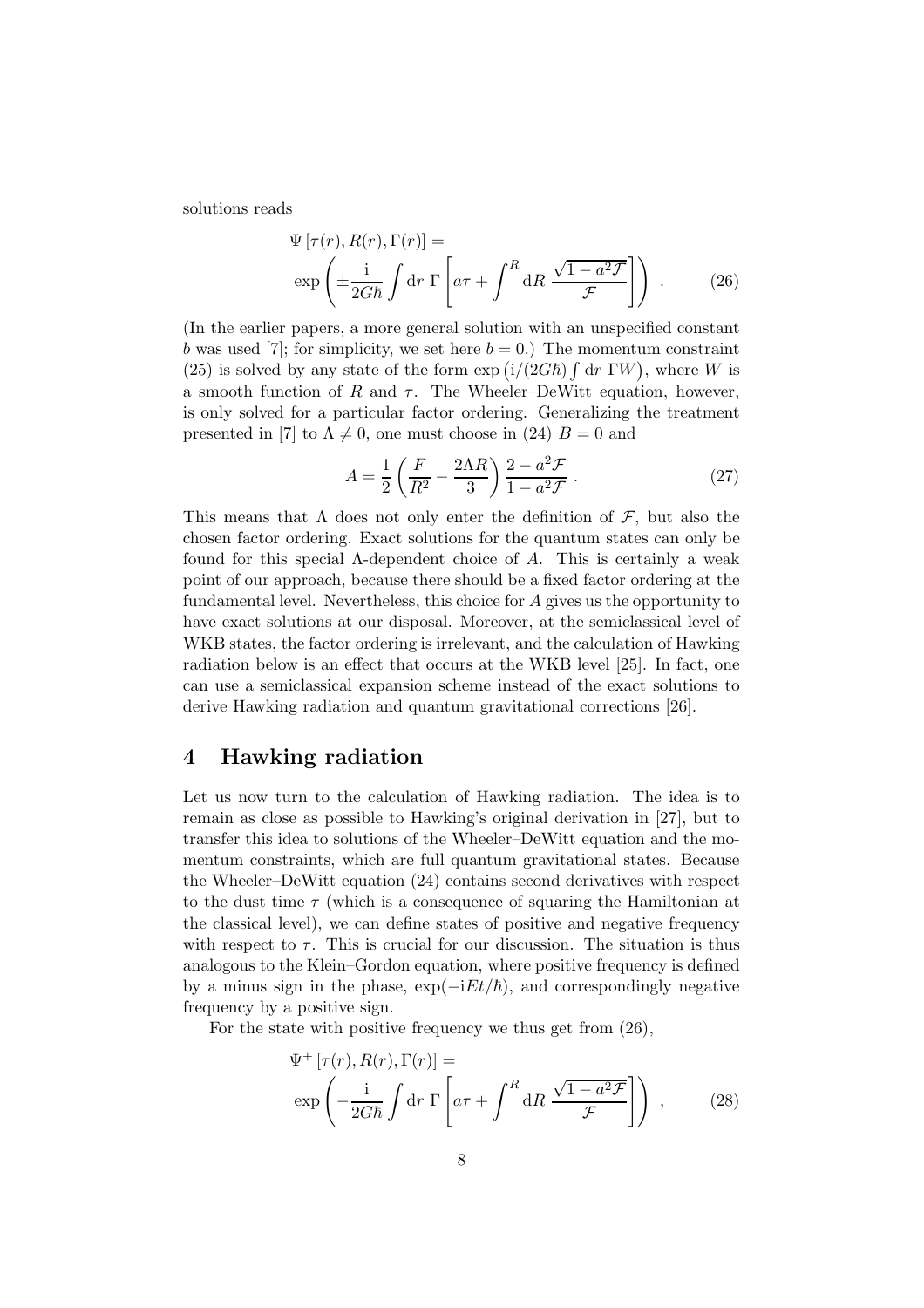while for the state with negative energy we have

$$
\Psi^{-}[\tau(r), R(r), \Gamma(r)] =
$$
  
\n
$$
\exp\left(\frac{\mathrm{i}}{2G\hbar} \int \mathrm{d}r \, \Gamma\left[a\tau + \int^{R} \mathrm{d}R \, \frac{\sqrt{1 - a^2 \mathcal{F}}}{\mathcal{F}}\right]\right) . \tag{29}
$$

In Hawking's calculation in [27], the Bogolyubov coefficient  $\beta$ , which gives the negative-frequency part of the time-developed original state with positive frequency, plays a central role. Here, the role of the quantum matter field in [27] is played by the dust. We thus define Hawking radiation for the black-hole case as the overlap between an "outgoing dust state" with negative energy and an "ingoing dust state" with positive energy. Since the interpretation of these states is made with respect to an observer in the SdS spacetime using the Killing time  $T$ , we have to substitute the dust time by  $T$  according to  $(23)$ . Taking the corresponding signs in  $(23)$  into account, we have then to calculate the overlap between

$$
\Psi_{\rm e}^- = \exp\left(\frac{\rm i}{2G\hbar} \int \mathrm{d}r \, \Gamma T\right) \;, \tag{30}
$$

which is actually independent of R, and

$$
\Psi_{\rm c}^+ = \exp\left(-\frac{\mathrm{i}}{2G\hbar} \int \mathrm{d}r \, \Gamma T - \frac{\mathrm{i}}{G\hbar} \int \mathrm{d}r \Gamma \int^R \mathrm{d}R \, \frac{\sqrt{1 - a^2 \mathcal{F}}}{\mathcal{F}}\right) \;, \tag{31}
$$

where the index  $e(c)$  denotes "expanding" ("collapsing").

For the cosmological horizon, the situation is just the opposite because the Hawking radiation is now incoming from the horizon. We thus have to calculate the overlap between the "ingoing negative-energy state"

$$
\Psi_{\rm c}^- = \exp\left(\frac{\mathrm{i}}{2G\hbar} \int \mathrm{d}r \, \Gamma T + \frac{\mathrm{i}}{G\hbar} \int \mathrm{d}r \, \Gamma \int^R \mathrm{d}R \, \frac{\sqrt{1 - a^2 \mathcal{F}}}{\mathcal{F}}\right) \tag{32}
$$

and the "outgoing positive-energy state"

$$
\Psi_{\rm e}^{+} = \exp\left(-\frac{\mathrm{i}}{2G\hbar} \int \mathrm{d}r \, \Gamma T\right) \,. \tag{33}
$$

In order to calculate the overlap between the quantum states (30) and (31), or between (32) and (33), we need a Hilbert space. As far as full quantum gravity is concerned, this is an open issue [2]. In the present case, however, a natural candidate is present [25, 8]. We can choose the standard Schrödinger inner product with respect to constant time and R as the integration variable. The integration range is supposed to run from the black-hole horizon,  $R_h$ , to the cosmological horizon,  $R_c$ . This is further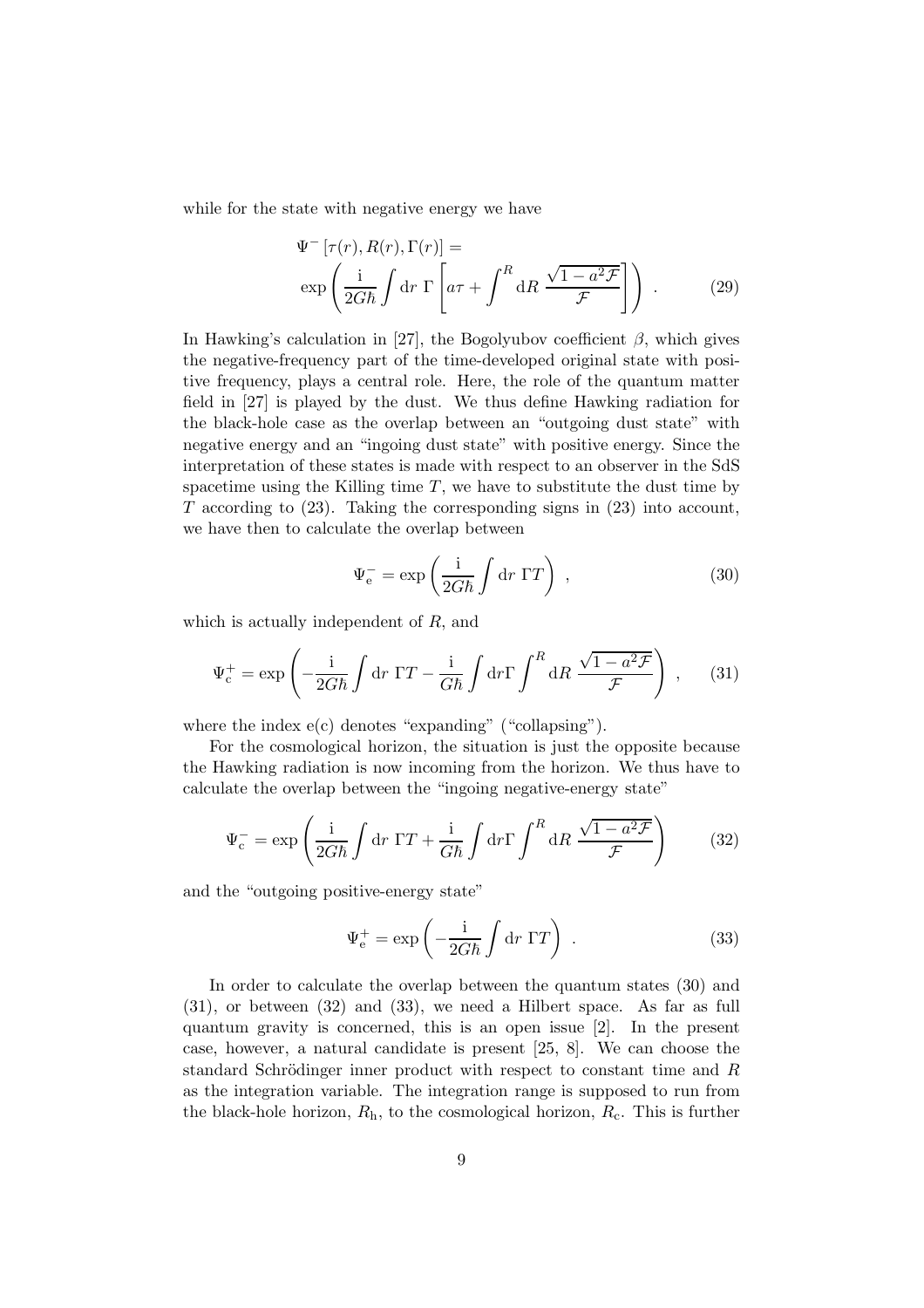motivated by the fact that our hypersurface lies between the horizons; as we have already noted, in this region the kinetic term in (21) is elliptic.

Addressing first the cosmological horizon, we have for the desired overlap between ingoing negative-energy and outgoing positive-energy states the expression

$$
\langle \Psi_c^- | \Psi_e^+ \rangle \equiv \int_{R_{\rm h}}^{R_{\rm c}} dR \sqrt{g_{RR}} \Psi_c^{-*} \Psi_e^+ \ . \tag{34}
$$

Here,  $g_{RR}$  is the RR-component of the DeWitt metric, as it can be read off (21) where its inverse is the prefactor of the term  $P_R^2$ , and we thus have  $g_{RR} = \mathcal{F}^{-1}$ .<sup>7</sup>

There is, however, one further point to consider. Since we are interested in an observer far away from the dust cloud, for whom the Killing time T according to (23) is the appropriate time coordinate, we have already rewritten the states in terms of T. Consequently, as in  $[25, 8]$ , we have to evaluate also the component  $g_{RR}$  in the new coordinate system  $(T, R)$  instead of  $(\tau, R)$ . Using (23), one gets  $\sqrt{g_{RR}} = (a\mathcal{F})^{-1}$ . This is the expression to be used in the calculation of the Bogolyubov coefficient.

For the concrete calculation we shall write the full states as a product of single-shell states where the radial variable  $r$  is assumed to consist of discrete points separated by a distance  $\sigma$ . (The continuum limit is obtained for  $\sigma \to 0$ .) As in [8], the Bogolyubov coefficient  $\beta$  is calculated for each shell separately. In the discrete case, we replace  $\Gamma$  by the dimensionless variable  $2\omega$  and indicate the dependence on  $\omega$  by an index. (The factor 2) is motivated by the fact that  $\Gamma = 2M'$ .) We omit the shell index and write the corresponding wave functions as  $\psi_\omega(T,R)$ . From (34) we then define  $\beta$ to read

$$
\beta_{\omega\omega'} \equiv \int_{R_{\rm h}}^{R_{\rm c}} dR \sqrt{g_{RR}} \Psi_{c\omega}^{-*} \Psi_{e\omega'}^{+} . \qquad (35)
$$

In the earlier papers [8] and [9] we have chosen a particular normalization for  $\beta$ , which was motivated by the normalization of states for the Klein–Gordon equation. Since the full normalization of solutions to the Wheeler–DeWitt equation is anyway not known, we shall leave the question of normalization open here and define  $\beta$  directly by (35).

Employing now the one-shell contributions of (32) and (33) and inserting

<sup>&</sup>lt;sup>7</sup>Note that this measure is not the measure that would render the Wheeler–DeWitt equation (24) with the factor ordering (27) Hermitean [9]. Our choice of the measure in (34) would make the R-part of (24) Hermitean if the Laplace–Beltrami factor ordering were used.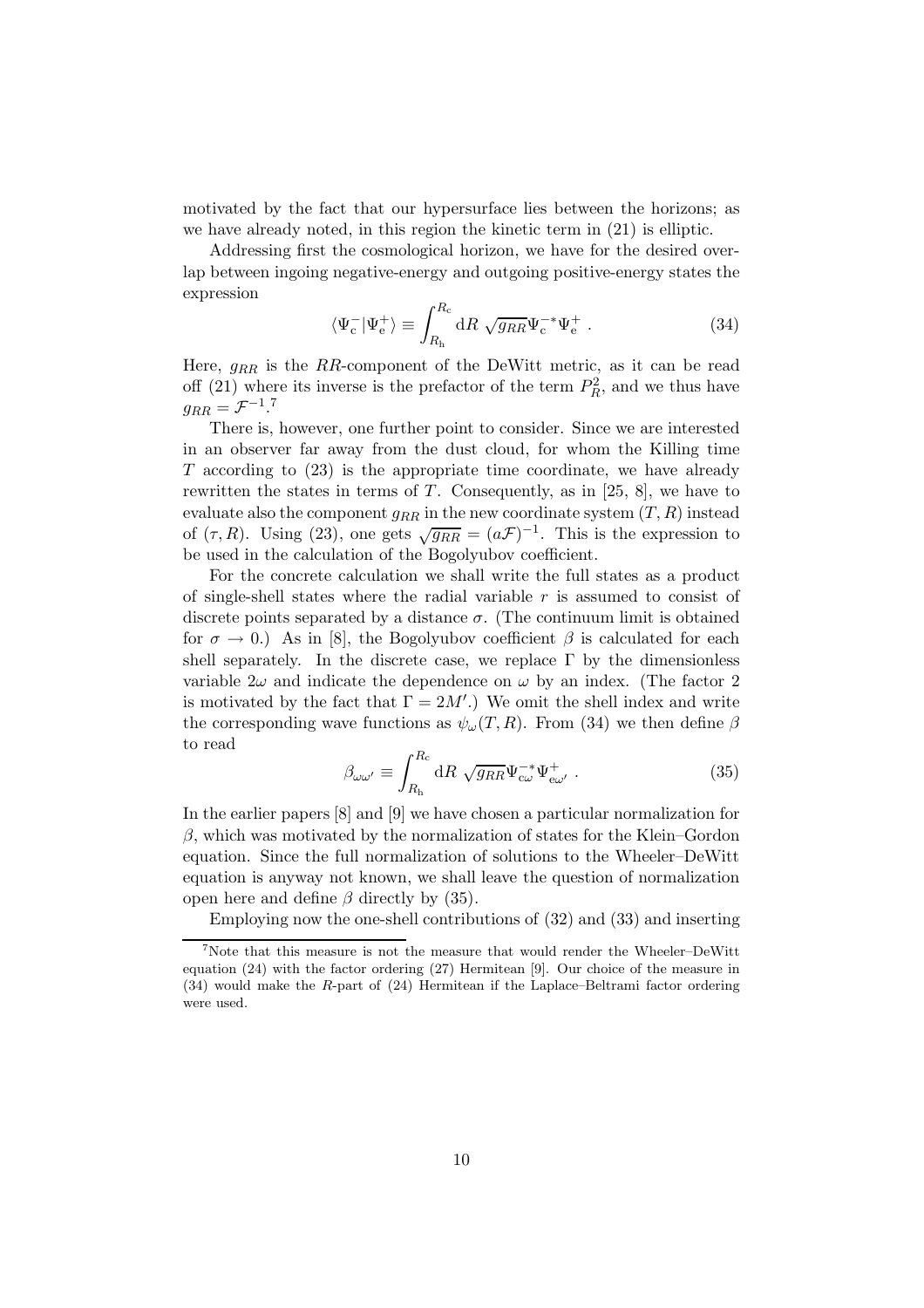them into (35), one gets the following expression:

$$
\beta_{\omega\omega'} = \sqrt{1 + 2E} \exp\left(-\frac{i\sigma T}{G\hbar}[\omega + \omega']\right) \times
$$
\n
$$
\int_{R_{\rm h}}^{R_{\rm c}} dR \mathcal{F}^{-1} \exp\left(-\frac{2i\sigma\omega}{G\hbar} \int^{R} dR \frac{\sqrt{1 - a^2 \mathcal{F}}}{\mathcal{F}}\right) . \tag{36}
$$

We shall first calculate the contribution to  $\beta_{\omega\omega'}$  from the cosmological horizon. This will be achieved through an appropriate near-horizon approximation, making the standard assumption that the integral is dominated by the close vicinity of the horizon. We start by writing  $\mathcal{F}^{-1}$  in terms of partial fractions:

$$
\frac{1}{\mathcal{F}} = \frac{1}{1 - \frac{F}{R} - \frac{\Lambda R^2}{3}}
$$
\n
$$
= R \left[ \frac{A}{R - R_c} + \frac{B}{R - R_h} + \frac{C}{R - R_n} \right].
$$
\n(37)

Now we introduce the variable s by  $ls = R_c - R$  so that near the cosmological horizon  $|s| \ll 1$ . Here,  $l \equiv 1/\sqrt{\Lambda}$ .

First we consider the term

$$
\int^{R} dR \frac{\sqrt{1 - a^2 \mathcal{F}}}{\mathcal{F}} = \int^{s} -l ds (R_c - ls) \left[ -\frac{A}{ls} + \frac{B}{R_c - R_h - ls} + \frac{C}{R_c - R_n - ls} \right] \times \sqrt{1 - \frac{a^2}{R_c - ls} \left( \frac{1}{-\frac{A}{ls} + \frac{B}{R_c - R_h - ls} + \frac{C}{R_c - R_n - ls} \right)}. \tag{38}
$$

After some calculation, neglecting terms with a positive power in s, we get:

$$
\int^R dR \frac{\sqrt{1-a^2\mathcal{F}}}{\mathcal{F}} \approx \int^s d\mathcal{s} \sqrt{\text{const} - \frac{1}{s}\xi + \frac{1}{s^2}A^2R_c^2} ,\qquad (39)
$$

with  $\xi = 2A^2 l R_c + \frac{2A B R_c^2 l}{R_c - R_h} + \frac{2A C R_c^2 l}{R_c - R_h} - a^2 A l R_c$ . Expanding (39) for  $|s| \ll 1$ yields

$$
\int^s ds \sqrt{\text{const} - \frac{1}{s} \xi + \frac{1}{s^2} A^2 R_c^2} \approx \int^s ds \frac{1}{s} \left[ AR_c - \frac{\xi s}{2AR_c} + \mathcal{O}(s^2) \right]
$$

$$
\approx AR_c \ln |s| - \frac{\xi s}{2AR_c}.
$$
(40)

Inserting this in our integral (36) and using

$$
\mathcal{F}^{-1} \approx \frac{AR}{R - R_{\rm c}} \approx -\frac{AR_{\rm c}}{ls} \;,
$$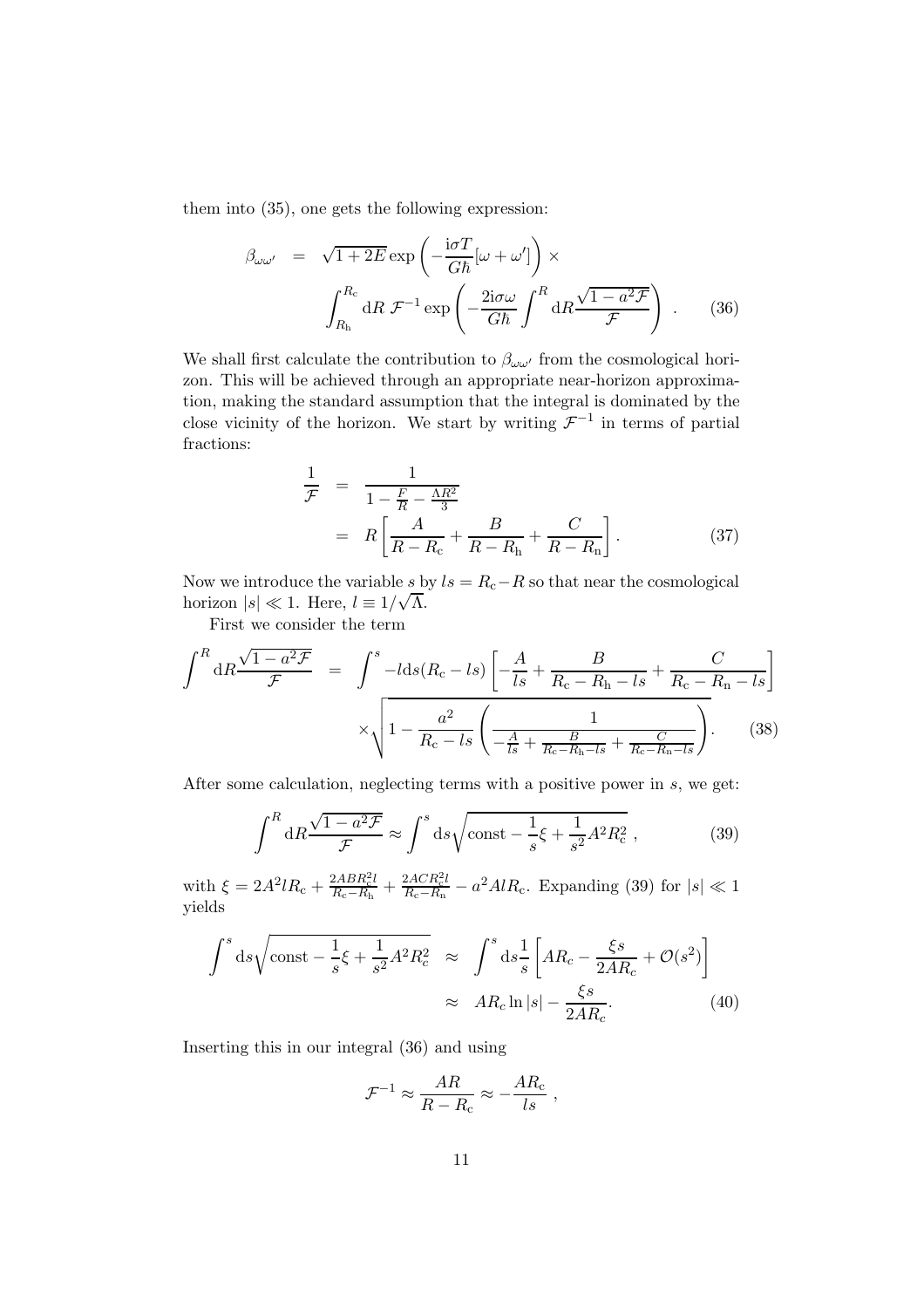we obtain

$$
\beta_{\omega\omega'} = -\sqrt{1+2E} \exp\left(-i\frac{\sigma T}{G\hbar}(\omega+\omega')\right) AR_c
$$

$$
\times \int_0^{(R_c-R_h)/l} ds s^{-2i\sigma\omega AR_c/G\hbar-1} \exp\left[\frac{i\xi}{AR_c}\frac{\sigma\omega s}{G\hbar}\right].
$$
 (41)

To evaluate this integral, we use the formula [28]

$$
\int_0^\infty dx \ x^{\nu-1} e^{-(p+iq)x} = \Gamma(\nu) (p^2 + q^2)^{-\nu/2} e^{-i\nu \arctan(q/p)},
$$

which is, in particular, applicable to the case  $p = 0$  and  $0 < \text{Re}\nu < 1$ . (We insert a small positive value for Reν, which we let go to zero after the integration.) Then,

$$
\beta_{\omega\omega'} = -\sqrt{1+2E} \exp\left(-i\frac{\sigma T}{G\hbar}(\omega+\omega')\right) AR_c \times \Gamma\left(-\frac{2i\sigma\omega AR_c}{G\hbar}\right) \left(-\frac{\sigma\omega\xi}{G\hbar AR_c}\right)^{2i\sigma\omega AR_c/G\hbar} e^{\pi\sigma\omega AR_c/G\hbar}.
$$
 (42)

Using

$$
\Gamma(-\mathrm{i}y)\,\Gamma\left(\mathrm{i}y\right) = \frac{\pi}{y\sinh\pi y}
$$

(with real  $y$ ), we get

$$
|\beta_{\omega\omega'}|^2 = -\frac{\pi G\hbar AR_c(1+2E)}{\sigma\omega} \frac{1}{e^{-4\pi\sigma\omega AR_c/G\hbar} - 1}
$$
(43)

for the absolute square of  $\beta$ . (In spite of the minus sign, this is positive because  $A < 0$ , see below.) Next we want to calculate the particle creation rate, which means we have to evaluate the expression  $\Sigma_k \hat{\beta}_{ik} \beta^*_{ik}$ . Here this corresponds to the integral  $\int_0^\infty d\omega' |\beta_{\omega \omega'}|^2$ . This integral diverges and hence needs to be suitably regulated. We introduce a decay factor  $e^{-b\omega'}$  and carry out the integration. For the "in" particle number operator we then obtain

$$
\langle \text{in} | \hat{N}_{\text{in}} | \text{in} \rangle = -\frac{\pi G \hbar A R_{\text{c}} (1 + 2E)}{b \sigma \omega} \frac{1}{e^{-4\pi \sigma \omega A R_{\text{c}}/G \hbar} - 1} \,. \tag{44}
$$

Replacing  $\sigma\omega$  by  $G\Delta\epsilon$ , where  $\Delta\epsilon$  is the energy of a shell, we arrive at the final result

$$
\langle \text{in} | \hat{N}_{\text{in}} | \text{in} \rangle = -\frac{\pi AR_c \hbar (1 + 2E)}{b \Delta \epsilon} \frac{1}{e^{-4\pi AR_c \Delta \epsilon/\hbar} - 1} , \qquad (45)
$$

from which we read off

$$
k_{\rm B}T_{\rm c} = -\frac{\hbar}{4\pi AR_{\rm c}}\,. \tag{46}
$$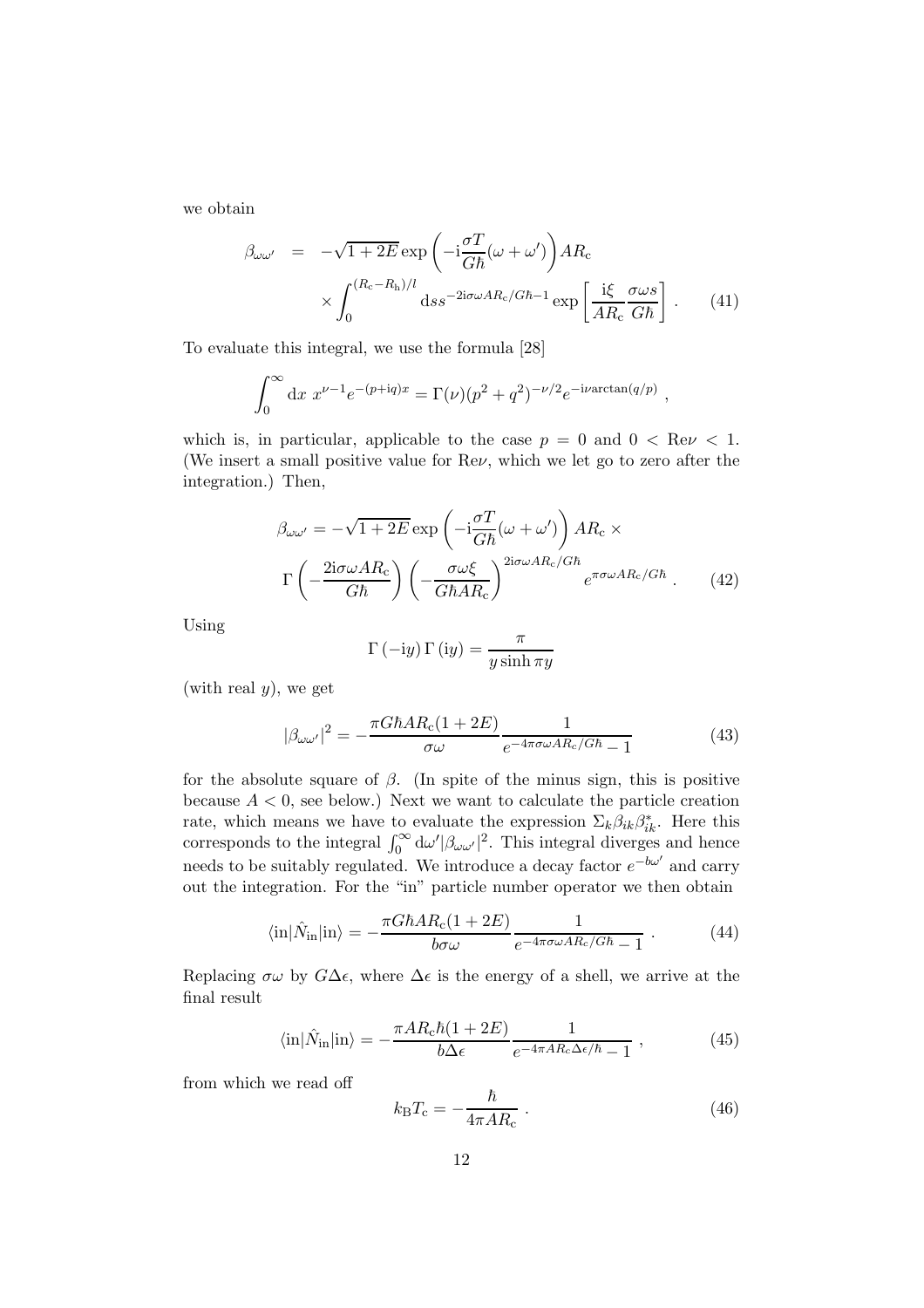How can one interpret the prefactor in (45)? It should give the greybody factor, but its interpretation is complicated by the fact that the full normalization of our wave functionals is open. We thus do not address it any further.

Using (37), one can easily determine

$$
A = -\frac{3}{\Lambda(R_{\rm c}-R_{\rm h})(R_{\rm c}-R_{\rm n})}
$$

and thus finds

$$
k_{\rm B}T_{\rm c} = \frac{\hbar\Lambda (R_{\rm c} - R_{\rm h})(R_{\rm c} - R_{\rm n})}{12\pi R_{\rm c}}\,. \tag{47}
$$

This result coincides with Equation (2.15b) in [14].

Interestingly, our calculation yields a Planck spectrum with a temperature that would be measured by a fictitious observer with  $g_{TT} = 1$ . While such an observer could be easily realized in the Schwarzschild case (he would be situated at spatial infinity), this is not possible here. For the SdS case, the observer should be located between the horizons. Following [29], we shall consider the preferred observer who is stationary at a position  $R_0$  where the black-hole attraction and the cosmological expansion cancel each other; such an observer is thus unaccelerated and moves on a geodesic. We have  $8^8$ 

$$
R_{\rm o} = \left(\frac{3GM}{\Lambda}\right)^{1/3} \,,\tag{48}
$$

which leads to the modified Hawking temperature

$$
k_{\rm B}T_{\rm c} = \frac{1}{\sqrt{1 - (9G^2M^2\Lambda)^{1/3}}} \frac{\hbar\Lambda (R_{\rm c} - R_{\rm h})(R_{\rm c} - R_{\rm n})}{12\pi R_{\rm c}}\,. \tag{49}
$$

This also agrees with the corresponding expression for the temperature given in Equation (17) in [15] where the Hawking temperature is calculated from a tunnelling picture.

A completely analogous calculation yields the Hawking temperature for the black-hole horizon. In fact, the corresponding overlap between  $\Psi_{\rm e}^-$  and  $\Psi_c^+$  leads to the same expression (35) for  $\beta$ . In contrast to above, however, the near-horizon approximation is now performed for the black-hole horizon. Now, the coefficient  $B$  in (37) enters. It is given by

$$
B = -\frac{3}{\Lambda(R_{\rm h}-R_{\rm c})(R_{\rm h}-R_{\rm n})},
$$

 ${}^{8}$ For the above example of the supermassive black hole in the quasar OJ287, one gets  $R_{\rm o} \approx 260$  kpc, which corresponds to roughly five times our distance to the Large Magellanic Cloud!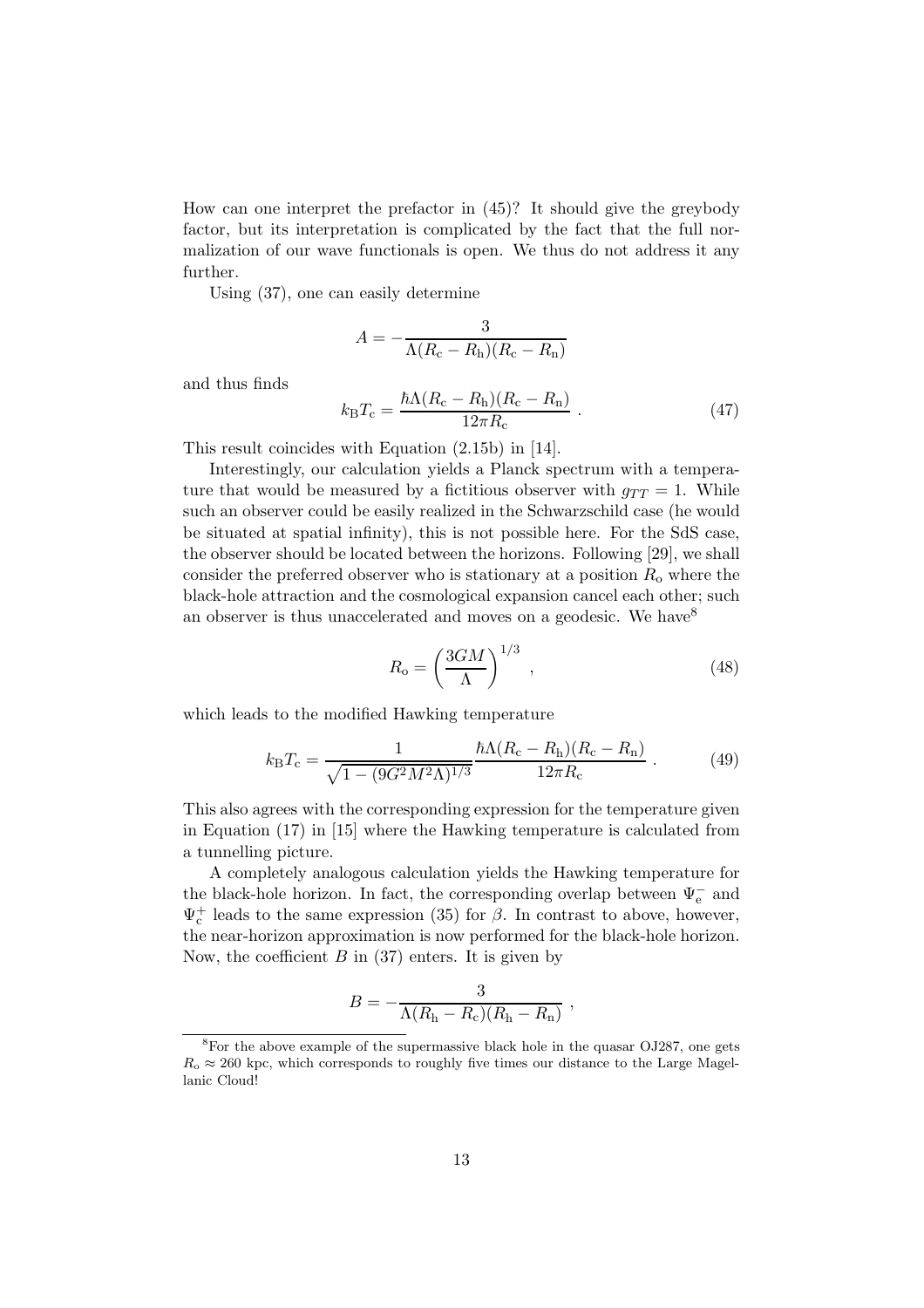which follows from the expression for A by interchanging  $R_c$  and  $R_h$ . One thereby arrives at the expression

$$
k_{\rm B}T_{\rm h} = \frac{\hbar\Lambda (R_{\rm c} - R_{\rm h})(R_{\rm h} - R_{\rm n})}{12\pi R_{\rm h}}\,,\tag{50}
$$

which is equal to Eq.  $(2.15a)$  in [14]. This expression together with  $(47)$ are the main results of our paper, because they have been derived from candidates for exact quantum gravitational states. The temperature (50) will be modified by the same factor as in  $(49)$  if an observer is considered who follows the geodesic motion at  $R_0$ .

The two temperatures (47) and (50) arise from the same expression (35) by two different near-horizon approximations. An exact evaluation of (35) would yield the sum of both temperatures plus interference terms between the two types of Hawking radiation. In the extremal case of the Nariai metric, both temperatures are zero. Nevertheless, an exact evaluation of (35) could yield a small non-zero contribution which would be a genuine quantum gravitational effect.

To summarize, we have shown that solutions to the Wheeler–DeWitt equation and the diffeomorphism constraints contain information about the two Hawking temperatures from the black-hole and the cosmological horizon. An interesting open question is the calculation of the entropy for the Schwarzschild–de Sitter case through a counting of microstates. Such a derivation was presented for the BTZ black hole [30] and the AdS black hole [31]. Whether it is also possible here is left for future publications.

Acknowledgements: We thank Rabin Banerjee, Max Dörner, T. P. Singh, Rakesh Tibrewala, and Cenalo Vaz for helpful discussions and critical comments. A.F. thanks the Tata Institute of Fundamental Research, Mumbai, for kind hospitality during her stay.

## References

- [1] J. Plebański and A. Krasiński, An Introduction to General Relativity and Cosmology (Cambridge University Press, Cambridge, 2006).
- [2] C. Kiefer, Quantum Gravity, second edition (Oxford University Press, Oxford, 2007).
- [3] C. Kiefer, Gen. Relativ. Gravit. 41, 877 (2009).
- [4] K. V. Kuchař, Phys. Rev. D **50**, 3961 (1994).
- [5] J. Louko and S. N. Winters-Hilt, Phys. Rev. D 54, 2647 (1996).
- [6] C. Vaz, L. Witten, and T. P. Singh, Phys. Rev. D 63, 104020 (2001).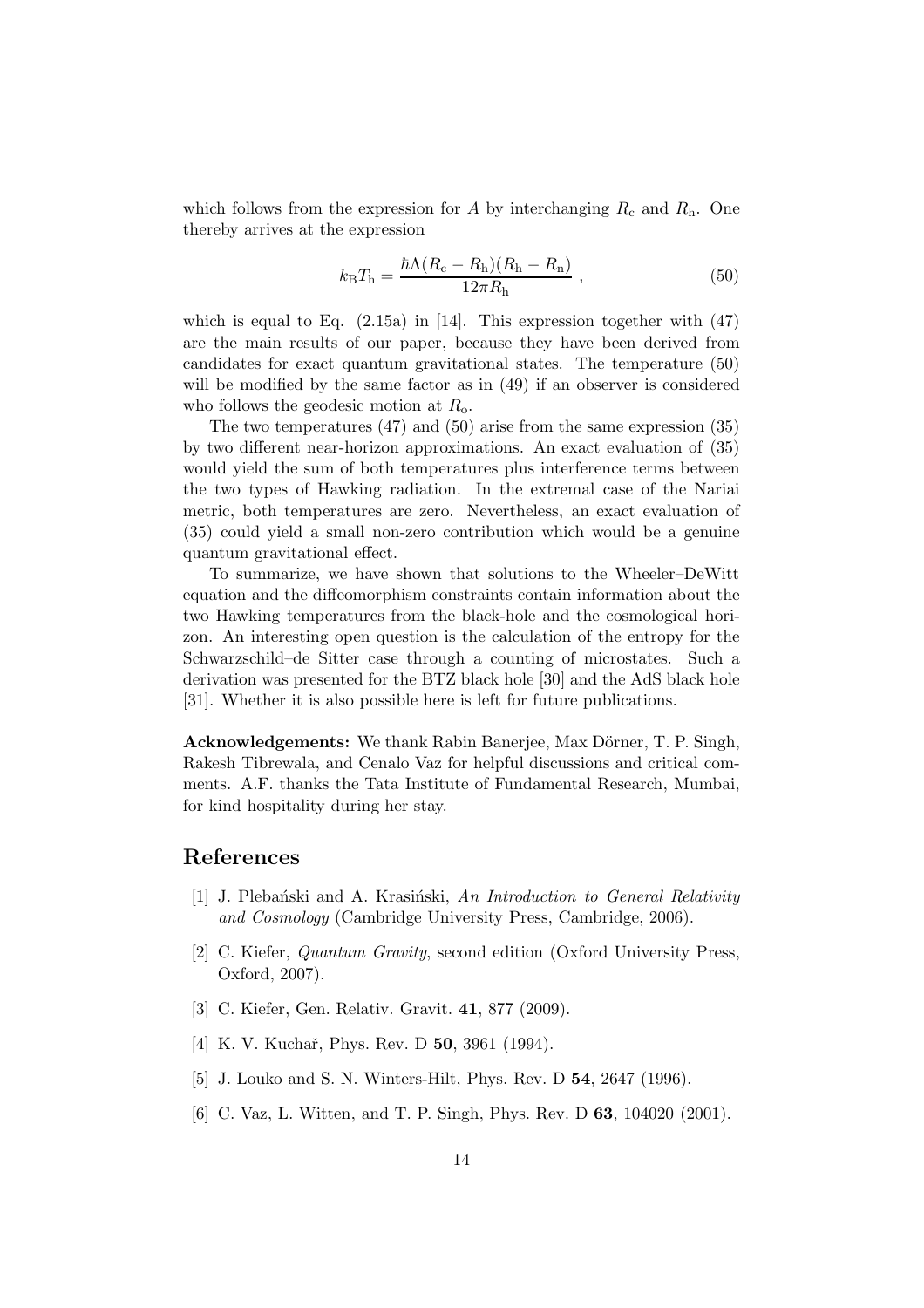- [7] C. Kiefer, J. Müller-Hill, and C. Vaz, Phys. Rev. D **73**, 044025 (2006). Typos are corrected in arXiv:gr-qc/0512047v2.
- [8] C. Kiefer, J. Müller-Hill, T. P. Singh, and C. Vaz, Phys. Rev. D 75, 124010 (2007).
- [9] C. Vaz, S. Gutti, C. Kiefer, and T. P. Singh, Phys. Rev. D 76, 124021 (2007).
- [10] G. Hinshaw et al., Astrophys. J. Suppl. **180**, 225 (2009).
- [11] C. Vaz, R. Tibrewala, and T. P. Singh, Phys. Rev. D 78, 024019 (2008).
- [12] M. Bojowald, T. Harada, and R. Tibrewala, Phys. Rev. D 78, 064057 (2008); M. Bojowald, J. D. Reyes, and R. Tibrewala, Phys. Rev. D 80, 084002 (2009).
- [13] K. H. Geyer, Astronomische Nachrichten 301, 135 (1980).
- [14] G. W. Gibbons and S. W. Hawking, Phys. Rev. D 15, 2738 (1977).
- [15] S. Stotyn, K. Schleich, and D. M. Witt, Class. Quantum Grav. 26, 065010 (2009).
- [16] M. J. Valtonen *et al.*, Nature **452**, 851 (2008).
- [17] A. Krasiński, Gen. Relativ. Gravit. **31**, 945 (1999).
- [18] K. V. Kuchař and C. Torre, Phys. Rev. D 43, 419 (1991); J. D. Brown and K. V. Kuchař, *ibid.* **51**, 5600 (1995).
- [19] G. Kunstatter and J. Louko, Phys. Rev. D 75, 024036 (2007).
- [20] C. Kiefer and J. Louko, Ann. Phys. (Leipzig) 8, 67 (1999).
- [21] D. Cangemi, R. Jackiw, and B. Zwiebach, Ann. Phys. (NY) 245, 408 (1996).
- [22] T. Brotz and C. Kiefer, Phys. Rev. D 55, 2186 (1997).
- [23] M. Ansorg and J. Hennig, Class. Quantum Grav. 25, 222001 (2008).
- [24] K. Martel and E. Poisson, Am. J. Phys. 69, 476 (2001).
- [25] C. Vaz, C. Kiefer, T. P. Singh, and L. Witten, Phys. Rev. D 67, 024014 (2003).
- [26] R. Banerjee, C. Kiefer, and B. R. Majhi, in preparation.
- [27] S. W. Hawking, Commun. Math. Phys. **43**, 199 (1975).